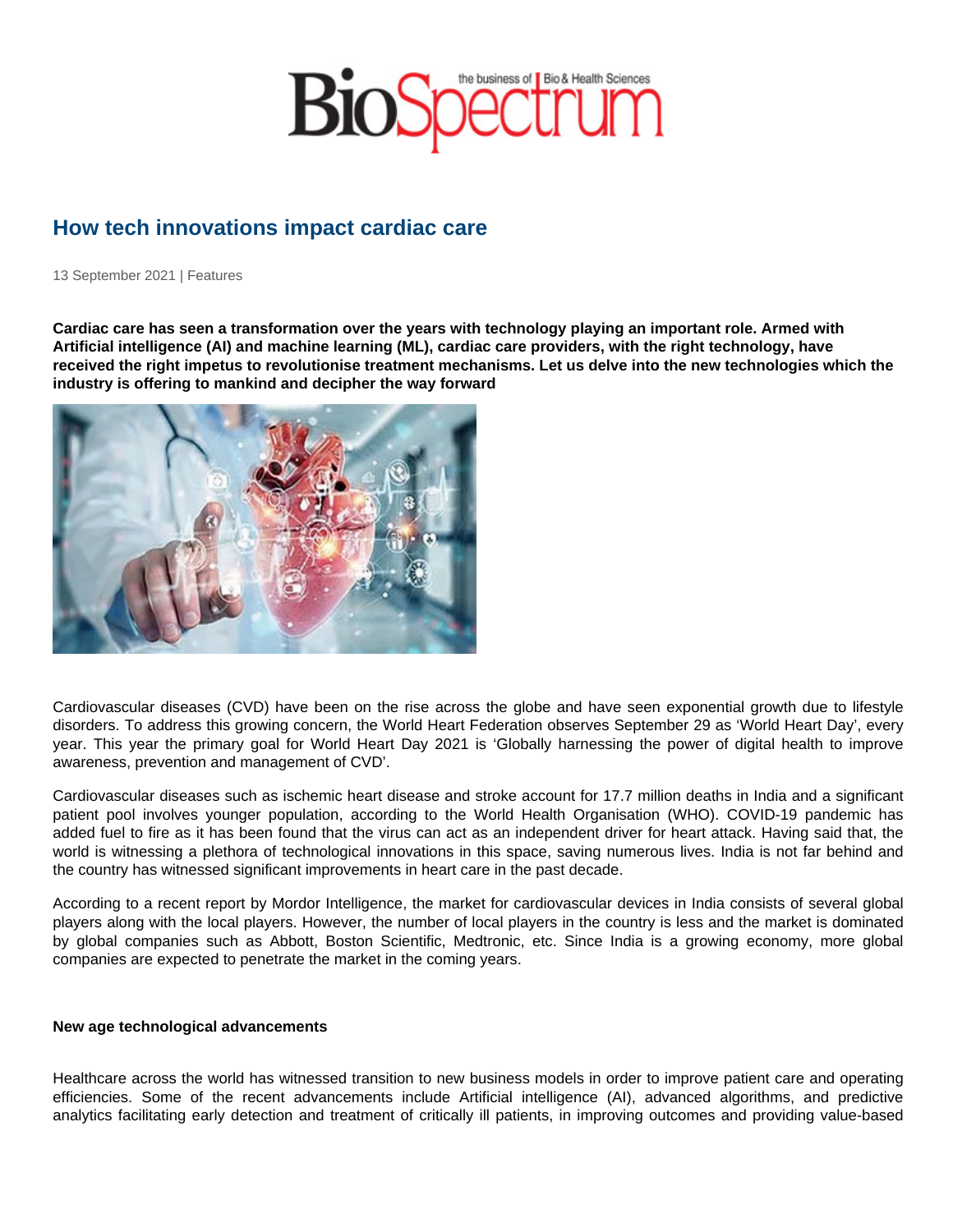care. Then comes remote connected care that allows electrocardiogram (ECG) diagnosis using cloud technology and bluetooth-enabled cardiac devices which measure the parameters and transmit them back to healthcare providers without physically visiting the clinic.

American medical device firm Abbott has recently launched its Amplatzer Piccolo Occluder in India, the world's first medical device that can be implanted in tiniest babies (weighing as little as 700 gms) using a minimally invasive procedure to treat patent ductus arteriosus, or PDA. The Amplatzer Piccolo, a device even smaller than a pea, now offers hope to premature infants and newborns who need corrective treatment, and who may be non-responsive to medicine and are at high risk to undergo corrective surgery.

Last year, Abbott also launched clip delivery system, a minimally invasive heart valve repair device to treat mitral regurgitation in India. The clip device repairs leaky mitral valves without open-heart surgery and is delivered to the heart through a vein in the leg.

Apart from this, the company has introduced implantable cardioverter defibrillator (ICD) and cardiac resynchronisation therapy defibrillator (CRT-D) devices in India, bringing the most advanced heart rhythm management capabilities.

"Abnormalities of the heart's valves and chambers, known as structural heart conditions, affect millions of lives around the world. We believe that innovative heart treatments have the potential to change the standard of care for patients. Our transcatheter clip-based therapy can help make a difference as it is associated with less trauma for a patient. Further, we have developed Piccolo as a critical advancement in the standard of care for the most vulnerable of premature babies who may not be able to undergo surgery to repair their hearts", says Payal Agrawal, General Manager, Abbott, Structural Heart business- India and the Subcontinent, Mumbai.

Similarly, Ireland-headquartered Medtronic has been at the forefront when it comes to transform healthcare especially in the cardiac sector. The company has recently launched the world's smallest pacemaker to treat heart block in India. Micra AV is a miniaturised, fully self-contained pacemaker that delivers advanced pacing technology to atrioventricular (AV) block patients via a minimally invasive approach.

While the market is dominated by global players, one prominent domestic stent specialist Sahajanand Technologies (SMT), based in Surat, has recently entered into the structural heart segment with an acquisition of medical device firm Vascular Concepts. Vascular Concepts Group, comprising of two entities based in India and Thailand, has developed and launched the Hydra transcatheter aortic valve system, which received Indian regulatory approval in 2020. It is used for the treatment of high-risk patients suffering from severe and symptomatic aortic valve stenosis.

Adding on, Chennai-based heart surgeon, Dr Sanjay Cherian has designed and developed India's first 3D printed heart valve. According to Dr Cherian, the new 3D printed heart valve could be the future of cardiac surgery, since it overcomes most of the disadvantages/ complications associated with the currently available artificial heart valves that are in use today. The list is long and there are various research being conducted in technology-assisted cardiac care.

## **Cardiac care evolution in India**

In particular, treatment of coronary artery disease (CAD) has evolved over the years and innovation in the cardiovascular space across the value chain in the areas of product, process, health systems, will help in expanding access to healthcare to more people. This will eventually result in better clinical outcomes, less invasive procedures, lesser complications, and shorter recovery times, thus improving overall health of people.

"In India, 272 people / 1 lakh population (higher than the global average of 235 per 1 lakh) suffer from coronary artery disease. With the advancement in medical technology, we now have procedures such as Intravascular Ultrasound (IVUS) which uses less dye but still helps in visualising the blocked artery even more precisely and in a more complete manner, further even allowing even identification of early (not as yet occlusive) plaque and other complications which might be otherwise missed in plain coronary angiography", says Dr Sundeep Mishra, Professor of Cardiology, All India Institute of Medical Sciences (AIIMS), New Delhi.

Adding his opinion Ganesh Sabat, CEO, SMT, Mumbai says, "Angioplasty has become a standard care of practice with substantial investment over the last 20 years. There is a huge scope for further improvement as cardiac death still remains the number one reason for death in India. Other high end medical devices in cardiac care are yet to be developed and minimally invasive procedure for transcatheter aortic valve replacement (TAVI) is at infant stage. The government's